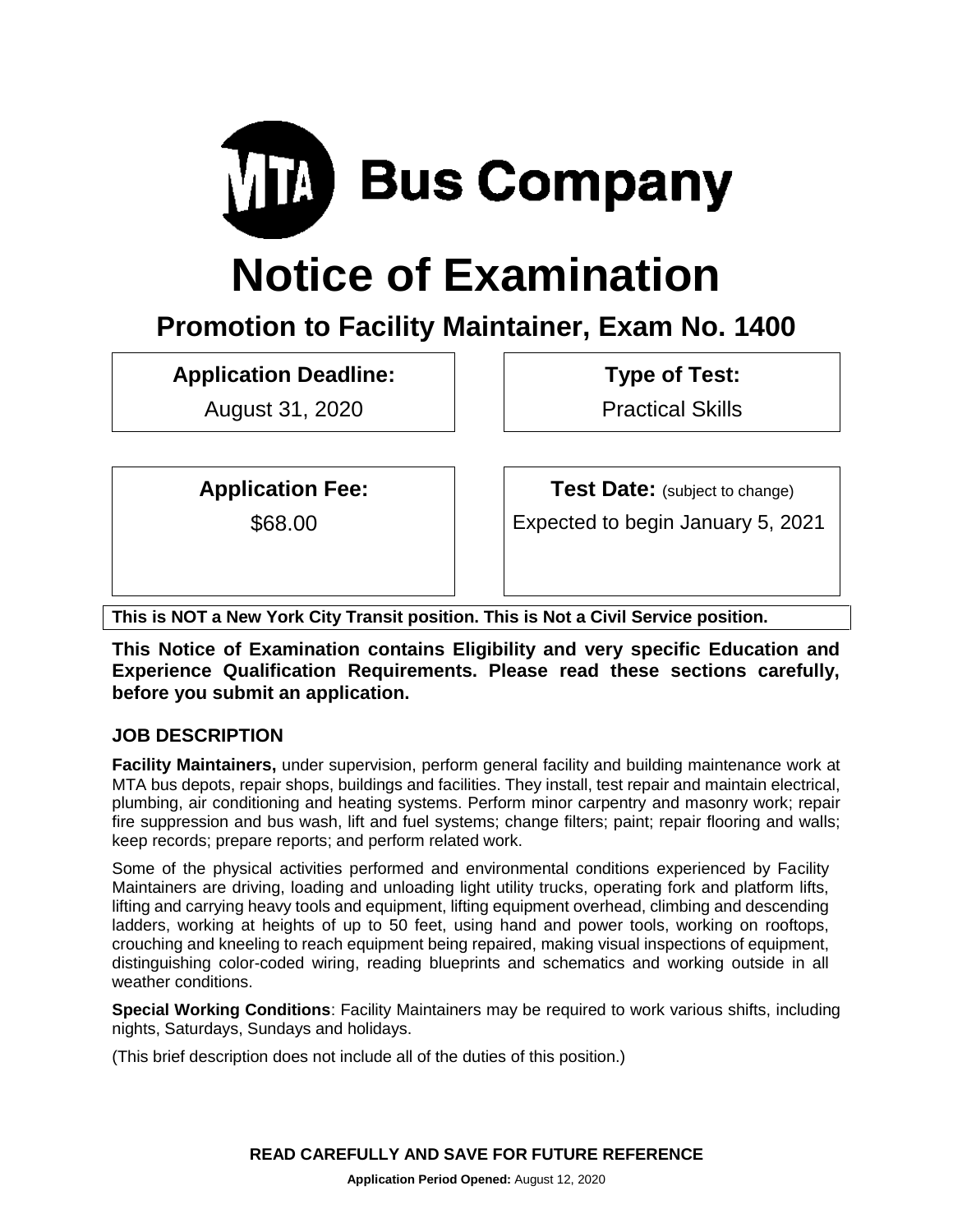# **SALARY**

For Transport Workers Union (TWU) Local 100 Depots (Baisley Park, College Point, LaGuardia, Yonkers), the current minimum salary for Facility Maintainers is \$26.46 per hour for a 40-hour work week increasing to \$37.80 in the  $4<sup>th</sup>$  year of service. This rate is subject to change.

For Amalgamated Transit Union (ATU) Local 1181, Spring Creek Depot, the current minimum salary for Facility Maintainers is \$25.37 per hour for a 40-hour work week increasing to \$36.24 in the 4<sup>th</sup> year of service. This rate is subject to change.

# **ELIGIBILITY TO TAKE EXAMINATION**

This examination is open to each employee of **MTA Bus Company** who **on the first date of the practical skills test:**

- 1) is employed in Spring Creek Depot and represented by the Amalgamated Transit Union (ATU) Local 1181, or is employed in Baisley Park, College Point, Eastchester, La Guardia or Yonkers Depot and is represented by the Transport Workers Union (TWU); **and**
- 2) meets the following requirements:
	- a) is employed in the title of Maintainer, Helper or Cleaner/Helper; **and**
	- b) meets the education and experience qualification requirements below by the last day of the application period.

#### **Education and Experience Qualification Requirements:**

#### Maintainer:

Maintainers who apply for this lateral position must have at least two (2) years of full-time experience performing the installation, inspection, testing, repair and maintenance of electrical, plumbing, heating, air conditioning, fire suppression, carpentry, and masonry components and systems in residential and commercial buildings or facilities; and/or not be otherwise ineligible.

#### Helper or Cleaner/Helper:

- A) Three years of full-time satisfactory mechanical experience performing the installation, inspection, testing, repair and maintenance of electrical, plumbing, heating, air conditioning, fire suppression, carpentry, and masonry components and systems in residential and commercial buildings or facilities; or
- B) Two years of full-time satisfactory experience as described in "A" above, plus completion of one of the following listed below:
	- i) graduation from a recognized trade school or technical school, with a major course of study in any of the trades included in "A" above, or a closely related field totaling at least 600 hours; or
	- ii) graduation from a vocational high school with a major course of study in the electrical, mechanical, plumbing, heating, air conditioning, carpentry or related fields; or
	- iii) an Associates or higher degree, from an accredited college or university with a major course of study in the electrical, mechanical, plumbing, heating, air conditioning, carpentry or closely related fields; and/or

C) Is not otherwise ineligible.

(Continued)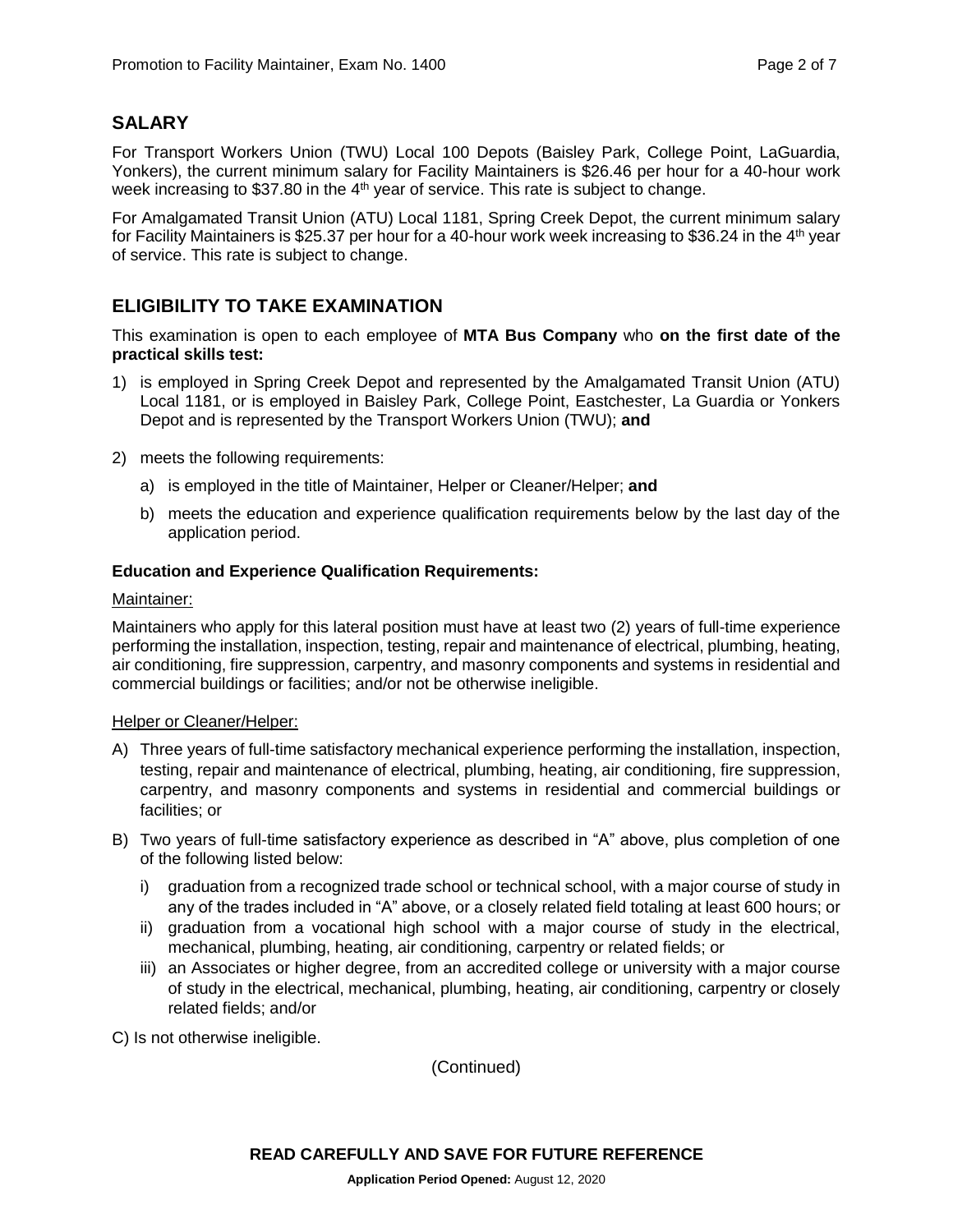# **ELIGIBILITY TO TAKE EXAMINATION (Continued)**

#### **This experience MUST include electro-mechanical or HVAC systems, and at least one other facility maintenance system such as fire suppression, masonry or carpentry.**

Vocational high school, technical school, or trade school education must be approved by a State's Department of Education or a recognized accrediting organization. College education must be from an accredited college or university, accredited by regional, national, professional, or specialized agencies recognized as accrediting bodies by the U.S. Secretary of Education, and by the Council for Higher Education Accreditation (CHEA).

**Foreign Education Fact Sheet (required only if you need credit for your foreign education for this examination)**: If you were educated outside the United States, you must have your foreign education evaluated to determine its equivalence to education obtained in the United States. The services that are approved to make this evaluation, as well as instructions on how to submit this evaluation are listed in the Foreign Education Fact Sheet, which will be attached to this Notice of Examination during the application period. When you contact the evaluation service, ask for a "document-by-document" (general) evaluation of your foreign education. Your foreign education evaluation **must** be submitted directly to NYC Transit's Examinations Unit by the service completing the evaluation. Foreign education evaluations received directly from applicants will **not** be accepted. You may also visit [http://web.mta.info/nyct/hr/forms\\_instructions.htm](http://web.mta.info/nyct/hr/forms_instructions.htm) to access the Foreign Education Fact Sheet on our website.

**Note:** If you have earned a higher-level degree in the United States that supersedes the level of education required to meet the qualification requirements, you do not need to submit a foreign education evaluation. However, you must indicate that you have completed the higher-level degree in the United States; proof of acceptance into an academic program or school is not sufficient to determine satisfactory equivalency.

You are responsible for determining whether you meet the eligibility requirements for this examination prior to submitting the application. If you do not know if you are eligible, check with **your department's Human Resources representative**. You may be given the practical skills test before we verify your eligibility. If you are marked "Not Eligible," your application fee will **not** be refunded, and you will **not** receive a score.

This examination is **not** open to employees of New York City Transit or MaBSTOA, or to employees of MTA agencies other than MTA Bus Company.

# **REQUIREMENTS TO BE PROMOTED**

**Probation Completed:** At the time of promotion, you must have completed your probationary period in one of the eligible titles indicated in the above "Eligibility to Take Examination" section.

**Driver License Requirement for Maintainers and Helpers:** At the time of appointment, you must have a Class B Commercial Driver License (CDL) valid in the State of New York with no disqualifying restrictions that would prevent you from performing the duties of this title.

**Driver License Requirements for Cleaner/Helpers**: If you are considered for promotion to the title of Facility Maintainer, you must meet the requirements in "1" or "2" below at the time of consideration for promotion:

1. A Class B Commercial Driver License (CDL) valid in the State of New York with a passenger endorsement and no disqualifying restrictions that would preclude the performance of the duties of this title; or

(Continued)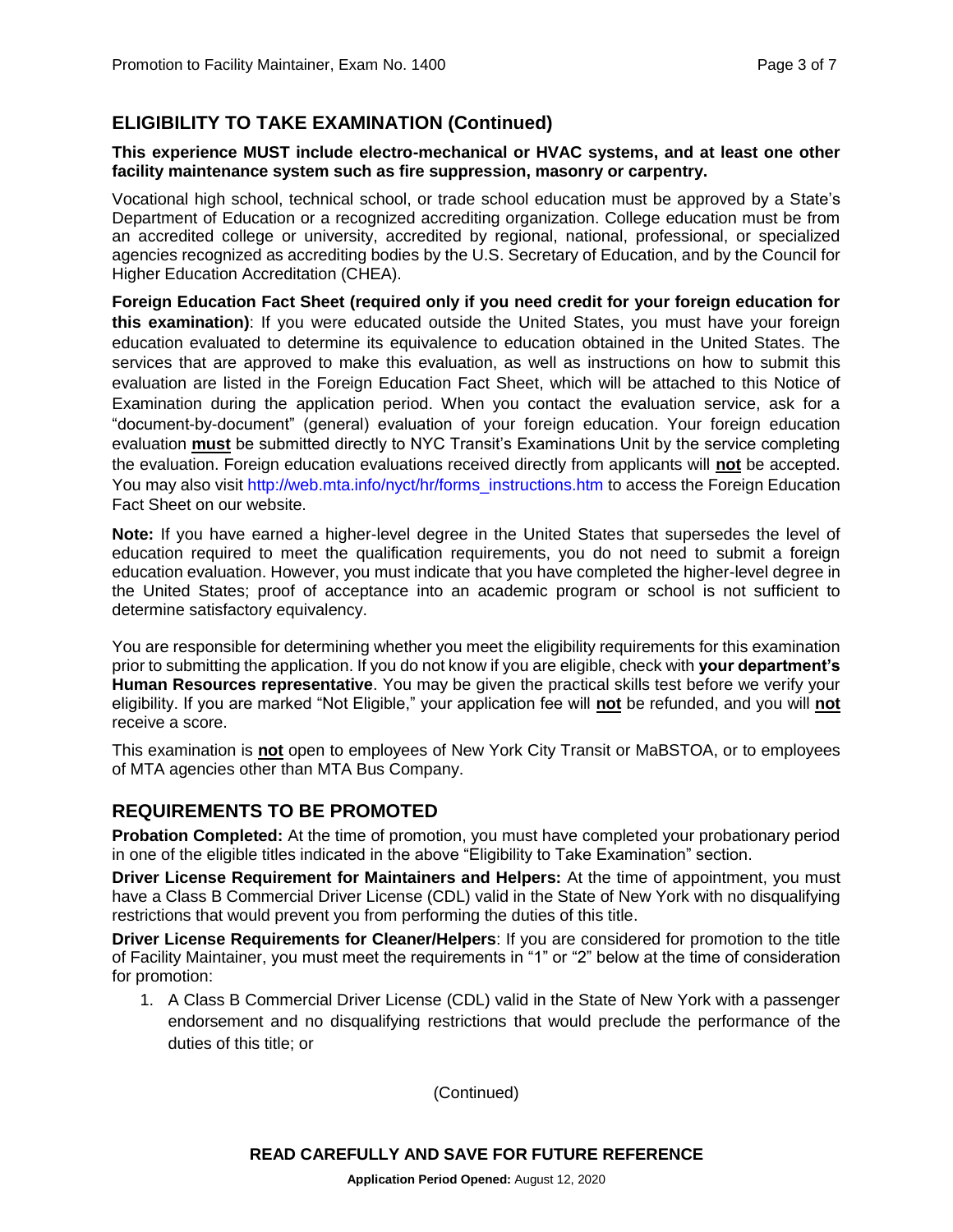# **REQUIREMENTS TO BE PROMOTED (Continued)**

2. A Motor Vehicle Driver License valid in the State of New York and a Learner Permit for a Class B CDL valid in the State of New York with a passenger endorsement and no disqualifying restrictions.

If you qualify under "2" above, your promotion will be subject to the receipt of a Class B CDL valid in the State of New York with a passenger endorsement and no disqualifying restrictions at the end of a special training course in bus operation. If you fail to successfully complete the special training course in bus operation, including the receipt of a Class B CDL valid in the State of New York with a passenger endorsement and no disqualifying restrictions, your employment will be terminated or you will be returned to your previously held title. If you have serious moving violations, a license suspension or an accident record, you may be disqualified.

The Class B Commercial Driver License (CDL) with a passenger endorsement and no disqualifying restrictions must be maintained for the duration of your employment in the title. Such license and/or Learner Permit must not include any restrictions which would preclude the performance of Facility Maintainer work.

**Commercial Motor Vehicle Driving Experience in the Military or New York National Guard**: If you are an active member or former member (discharged in the past year) of the military or New York National Guard and have experience driving a Commercial Motor Vehicle in the military or New York National Guard, you may be eligible for a waiver of the New York State commercial driving skills test through the New York State Department of Motor Vehicles. If you believe that you may be eligible for this waiver, you must apply for the waiver through the New York State Department of Motor Vehicles.

**Medical Requirement:** Medical guidelines have been established for the position of Facility Maintainer. Candidates will be examined to determine whether they can perform the essential functions of the position of Facility Maintainer. Where appropriate, a reasonable accommodation will be provided for a person with a disability to enable him or her to take the examination and/or perform the essential functions of the job.

**Drug Screening Requirement:** You must pass a drug screening in order to be promoted, and if promoted, you will be subject to random drug and alcohol tests for the duration of your employment. Additionally, if you have tested positive on a drug or alcohol test or had a refusal to test during preemployment or while employed by a Federal DOT-regulated employer during the applicable period, you must have completed the Substance Abuse Professional (SAP) evaluation, referral and education/treatment process required by federal law in order to be promoted to this safety-sensitive position.

# **HOW TO SUBMIT AN APPLICATION**

If you believe you meet the requirements in the "Eligibility to Take Examination" section, you may submit an application during the application period. If you believe you have a special circumstance (e.g., a disability, military duty) that prevents you from applying as instructed below, please refer to the Special Circumstances Guide referenced in the SPECIAL ARRANGEMENTS section below. Applications will **not** be accepted in person.

#### **Online Applications:**

1. If you are an active MTA employee, apply using the "BSC" employee portal at [www.mymta.info](http://www.mymta.info/) by the last day of the application period (non-active MTA employees and applicants requesting a fee waiver must email us by the last day of the application period at [examsunit@nyct.com](mailto:examsunit@nyct.com) for application instructions). Note: The application system may not function properly with mobile devices or tablets. For best results when applying, please use Internet Explorer, open a new window, and avoid having multiple tabs open in the same window.

(Continued)

#### **READ CAREFULLY AND SAVE FOR FUTURE REFERENCE**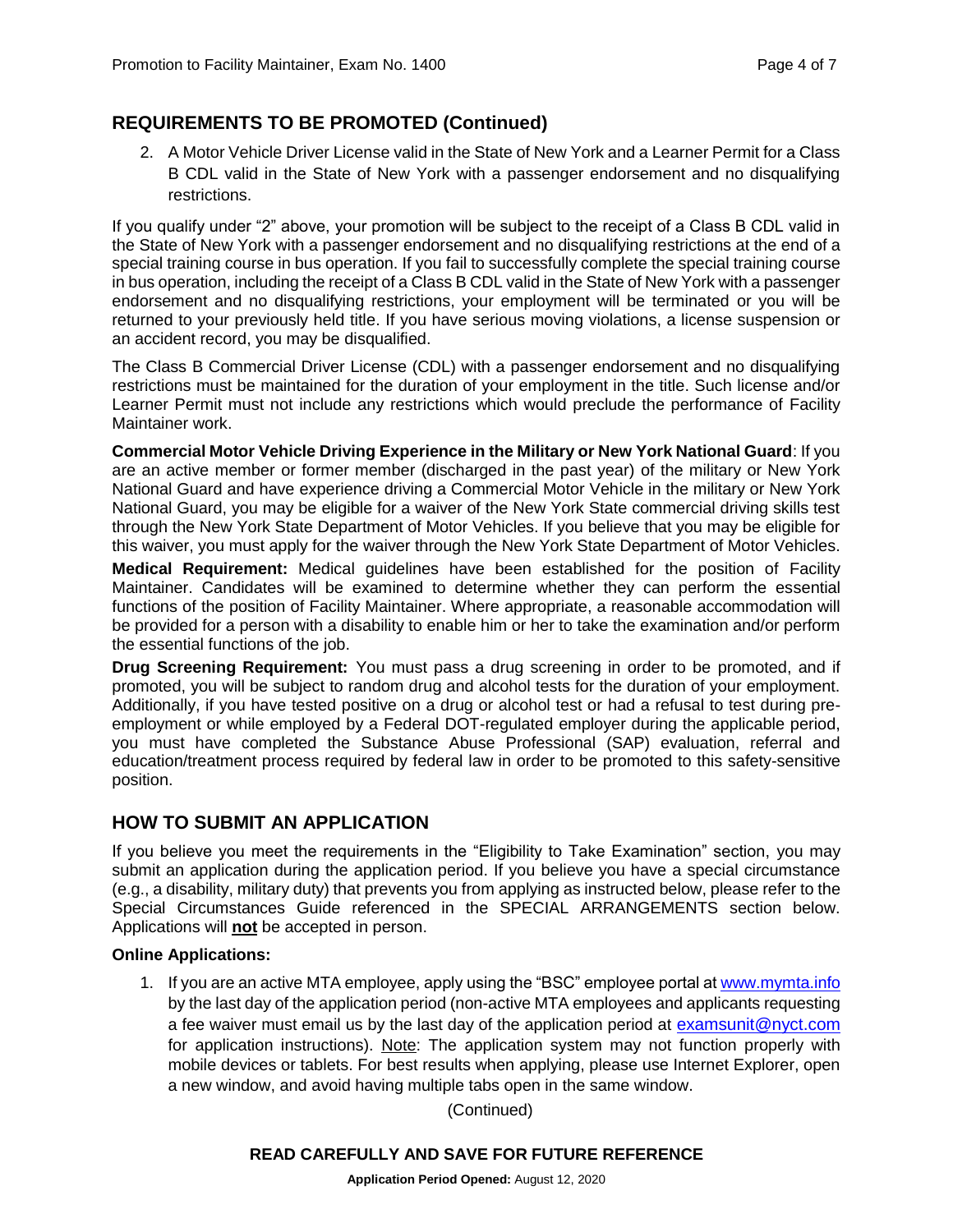# **HOW TO SUBMIT AN APPLICATION (Continued)**

- 2. Once you have logged in, click on the My Job Search ribbon and then click on Exams (non-Railroad).
- 3. Follow the steps to submit an application.
- 4. Active MTA employees must pay the application fee via payroll deduction.
- 5. A confirmation number will appear on the same page after submitting your application and authorizing a payroll deduction (Save this number for future reference).

**IMPORTANT**: Your application submission confirms that you have read this Notice of Examination, including any dates and the requirements.

**Application Fee**: This fee is generally not refundable. Under special circumstances, you may be entitled to a refund. Please refer to the Department of Citywide Administrative Services ("DCAS") General Exam Regulations' E.3.4 to determine if you are entitled to a refund. Please visit [http://web.mta.info/nyct/hr/forms\\_instructions.htm](http://web.mta.info/nyct/hr/forms_instructions.htm) to access the DCAS General Exam Regulations online. Application fee refund requests, along with any relevant supporting documentation, should be emailed to [examsmakeups@nyct.com](mailto:examsmakeups@nyct.com) or mailed to the address in the "Correspondence" section on the last page of this Notice of Examination.

# **ADMISSION LETTER OR NOTICE OF DISQUALIFICATION**

An Admission Letter or a Notice of Disqualification will be mailed to you about 10 days before the first date of the practical skills test. If you do not receive an Admission Letter at least 4 days before this date, you must email a request for a duplicate Admission Letter t[o examsunit@nyct.com.](file://///TRANSIT/NYCT/EVP_SHARE/HRD/USER/SHARED/Exam_Data/Mike%20Nigro/NOEs/2020/August%202020/examsunit@nyct.com) A paper copy of the Admission Letter is your ticket for admission to the test.

Applicants **must** keep their mailing address **up to date**. Please refer to the Correspondence section below for instructions on how to update your address and other contact information.

# **THE TEST**

You will be given a competitive practical skills test. A score of at least 70% is required to pass the competitive practical skills test.

You will be scheduled to take the test as indicated in the above "Test Date" box. You will be randomly assigned to a test date and location, and you cannot request that your scheduled test date or location be changed, unless you meet the conditions in the "Special Arrangements" section below.

Your score on the competitive practical skills test will determine 85% of your final score. Your seniority will determine the remaining 15%. You must pass the competitive practical skills test to have your seniority credited. Your seniority score will be 70 plus 3 points for each year of service in MTA Bus Company or one of the private bus companies consolidated under MTA Bus Company to a maximum of 100% for 10 years or more of eligible service. Partial seniority credit will be given for each day served as an MTA Bus Company employee. Time serviced prior to a break in service of more than one year will not be credited.

The practical skills test may test your ability to install, inspect, test, repair and maintain a facility's electrical, plumbing, heating, air conditioning, fire suppression, carpentry and masonry components and systems.

**READ CAREFULLY AND SAVE FOR FUTURE REFERENCE**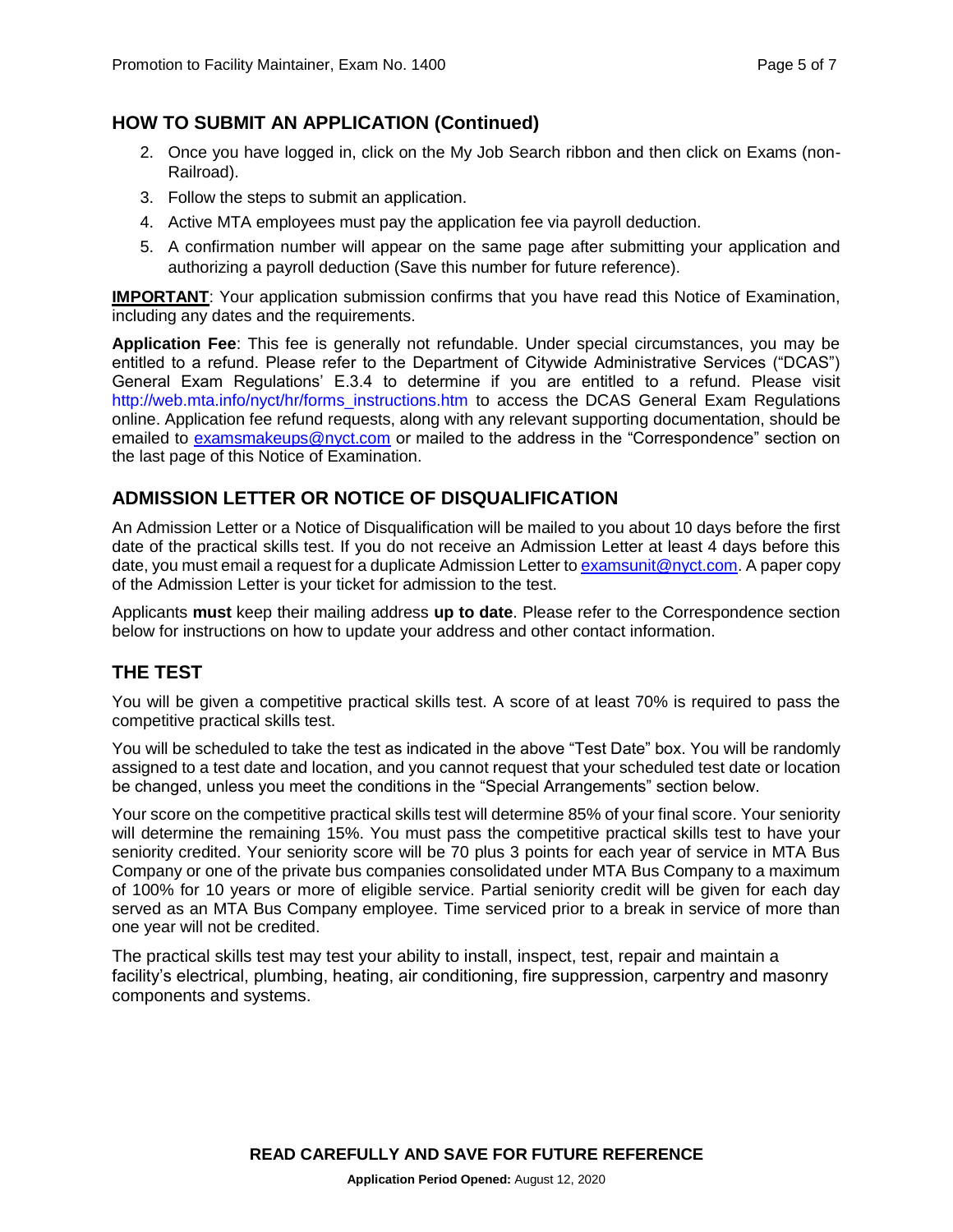# **TEST ADMINISTRATION GUIDELINES**

**Warning:** You are not permitted to enter the test site with cellular phones, smart watches, beepers, pagers, cameras, portable media players, or other electronic devices. Calculators are permitted; however, they must be hand-held, battery or solar powered, numeric only. Calculators with functions **other than** addition, subtraction, multiplication and division **are prohibited**. Electronic devices with an alphabetic keyboard or with word processing or data recording capabilities such as planners, organizers, etc. are prohibited. If you use any of these devices in the building at any time before, during or after the test, you may **not** receive your test results, your test score may be nullified, and your application fee will **not** be refunded.

**Social Distancing** and other safety protocols, **including the wearing of masks**, will be required during the administration of the test. Further details will be provided on your admission letter.

You may not have any other person, including children, present with you while you are being processed for or taking the test and no one may wait for you inside of the test site while you are taking the test.

**Leaving:** You must leave the test site once you finish the test. If you leave the test site after being fingerprinted but before finishing the test, you will not be permitted to re-enter. If you disregard this instruction and re-enter the test site, you may not receive your test results, your test score may be nullified, and your application fee will not be refunded.

**Proof of Identity:** You must present your MTA employee ID when you arrive to take the test.

# **THE TEST RESULTS**

If you pass the competitive practical skills test and are marked eligible, your name will be placed in final score order on an eligible list and you will be given a list number. You will be notified by mail of your test results. If you meet all requirements and conditions, you will be considered for promotion when your name is reached on the eligible list.

# **SPECIAL ARRANGEMENTS**

**Late Applications**: See the "Correspondence" section below to contact the Examinations Unit to determine the procedure for submitting a late Application if you meet one of the following conditions:

- 1. You are absent from work for at least one-half of the application period and are unable to apply for reasons such as vacation, sick leave or military duty; or
- 2. You met the Education and Experience Qualification Requirements by the last day of the application period, and you entered an eligible MTA Bus Company title, depot, and union local after the application period but on or before the first date of the practical skills test.

**Special Test Accommodations:** If you plan to request special testing accommodations due to disability or your religious observance, please follow the instructions included in the Special Circumstances Guide, which is accessible online at [http://web.mta.info/nyct/hr/forms\\_instructions.htm](http://web.mta.info/nyct/hr/forms_instructions.htm)  and will be attached to this Notice of Examination during the application period. Once reviewed, a response will be emailed. Accommodations due to disability must be requested no later than 30 days prior to the first scheduled test date. Accommodations due to religious observance must be requested no later than 15 days prior to the first scheduled test date.

**Make-Up Tests:** You may apply for a make-up test if you cannot test as scheduled for any of the following reasons:

1. Compulsory attendance before a public body; or

(Continued)